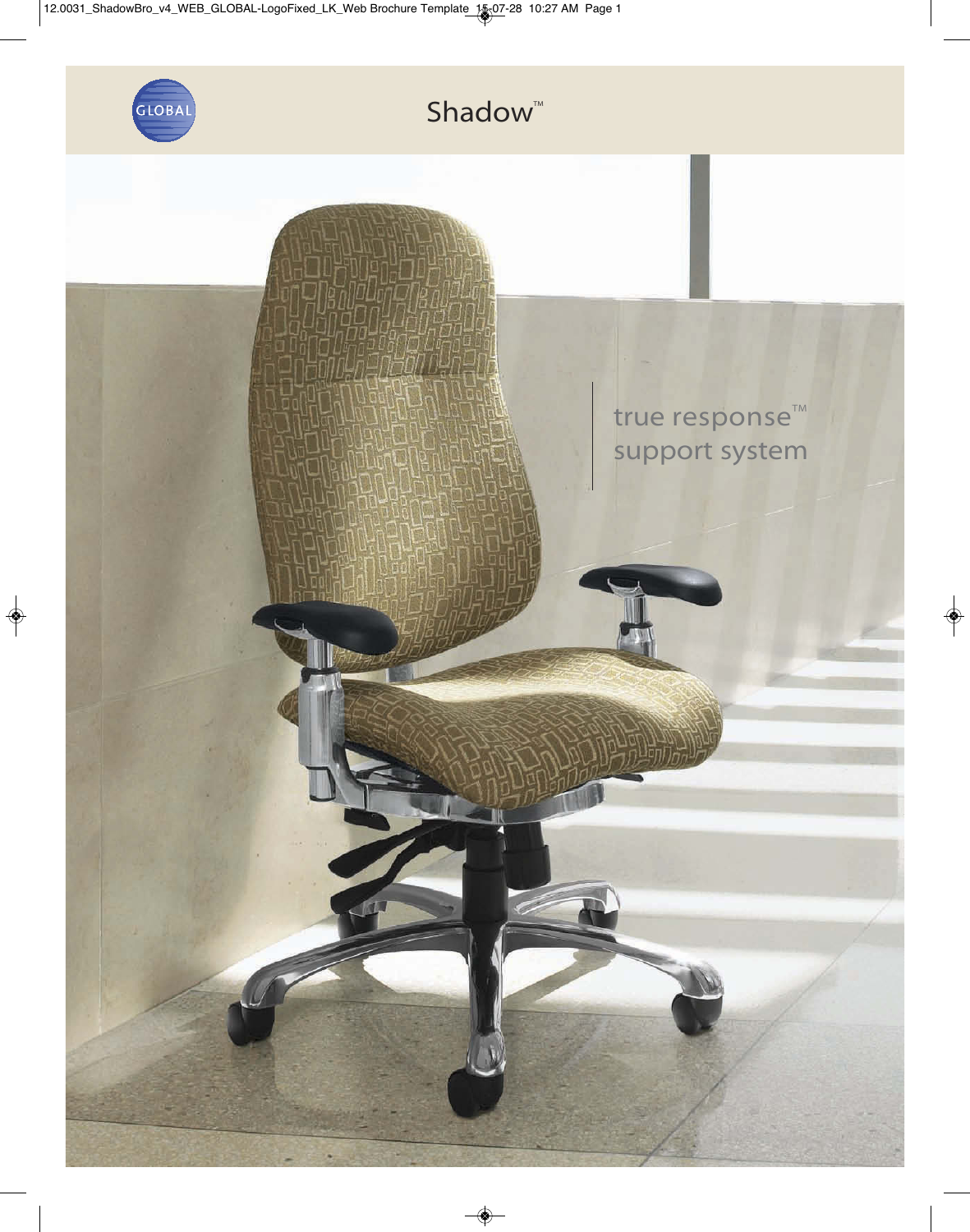# Shadow<sup>™</sup>

The first ergonomic chair that follows your every move.





2710 High Back Synchro Tilter

The human body was designed to move, it was not intended to sit in a static position facing a computer screen. Movement contributes to good blood flow, properly lubricated joints, feeding spinal disks and ultimately makes us comfortable, alert, healthier and more productive in our activities. Shadow's True Response<sup>™</sup> Support System was designed to encourage movement and to automatically adjust to your body's seated position, personal preferences and body scale. Specially designed cushions complete the equation, eliminating pressure points that can restrict blood flow and provide even weight distribution over the entire surface of the chair seat and back.



2711 Medium Back Synchro Tilter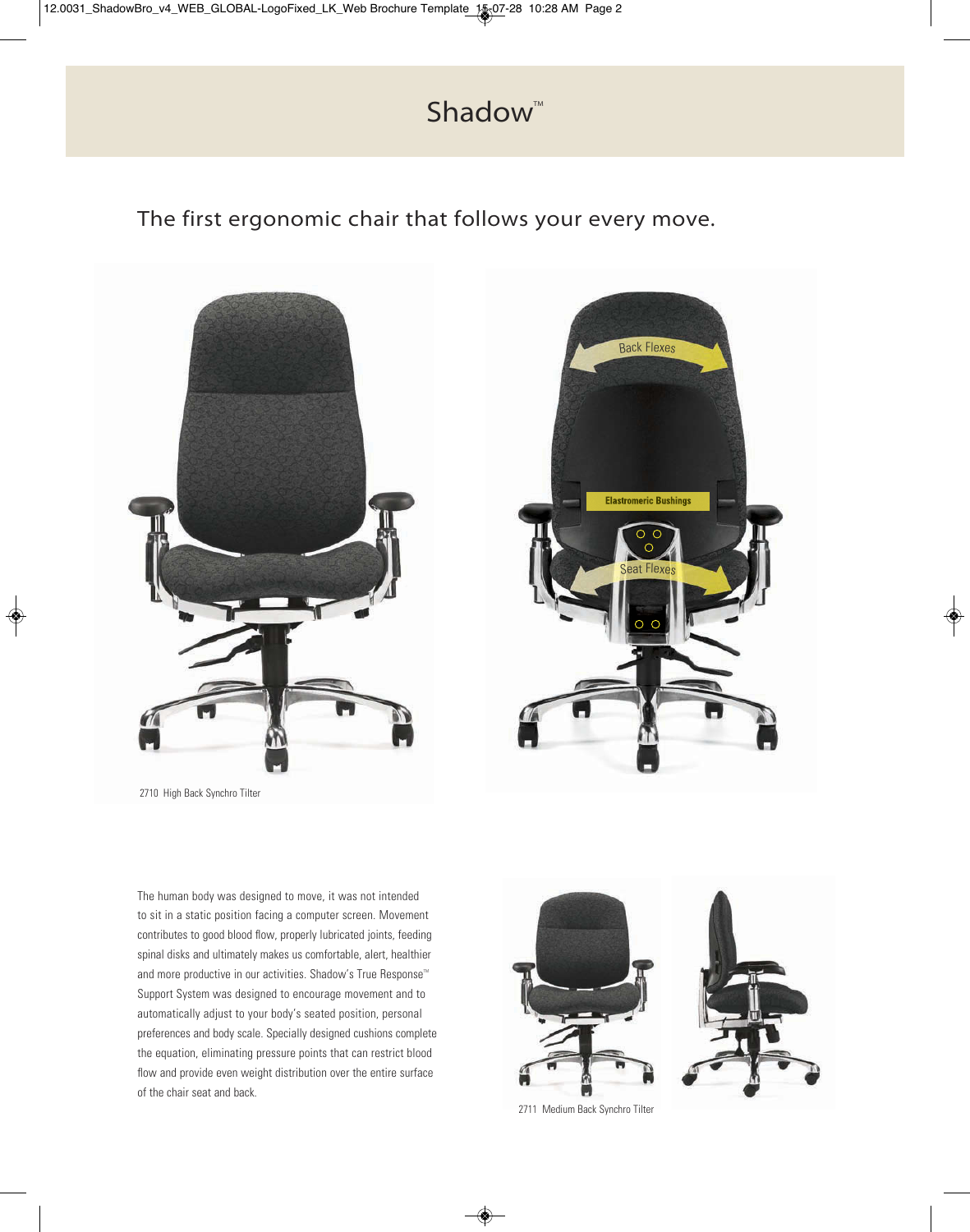# Shadow<sup>™</sup>

霜

尝



### **The True Response<sup>Mc</sup> Support System:**

Seat and back cushions on the Shadow chair are attached via specially engineered elastromeric mounts. This unique suspension system allows both the seat and back of the chair to gently flex and respond to changes in your body's position. It does this automatically, all day long without having to adjust controls. When you move…so does your Shadow. This is the True Response™ support system, a seating break-though that contributes to better health, improved long term seating comfort and enhanced productivity.